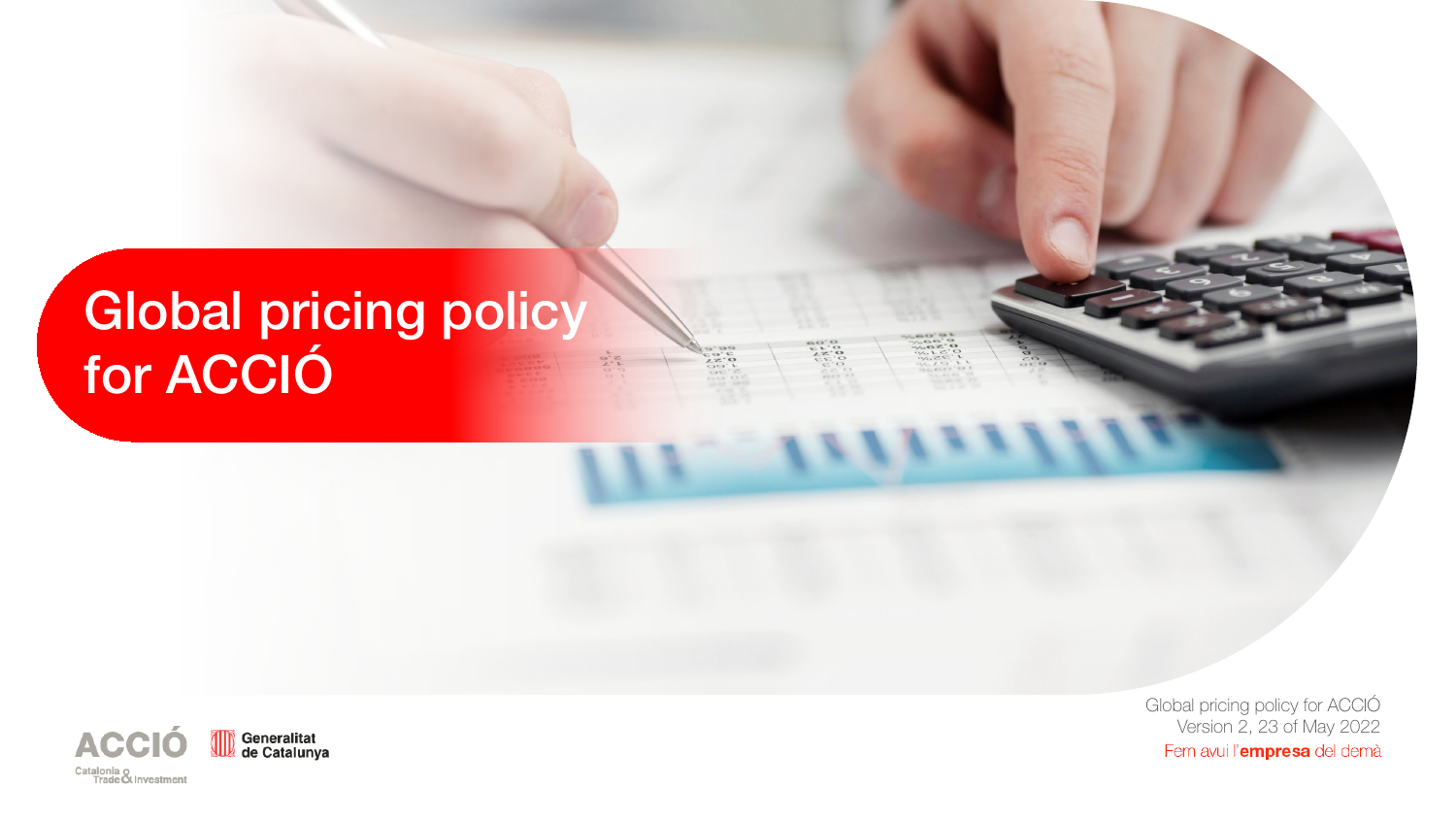

Price of 80 euros / hour.

### Foreign Offices: 30 euros / hour (60% of discount on the price/hour)

All external costs associated with a service or program will be charged to the customer with a 60% discount.



### Physical space

### Foreign Offices:

- 2 first years: 60% discount of the real cost of spaces.
- From 3 years: without discount.
- From 4 years, if there is a waiting list, the space must be left. If there is no waiting list you can continue up to a maximum of 5 years (since the beginning of the contract) without discount.

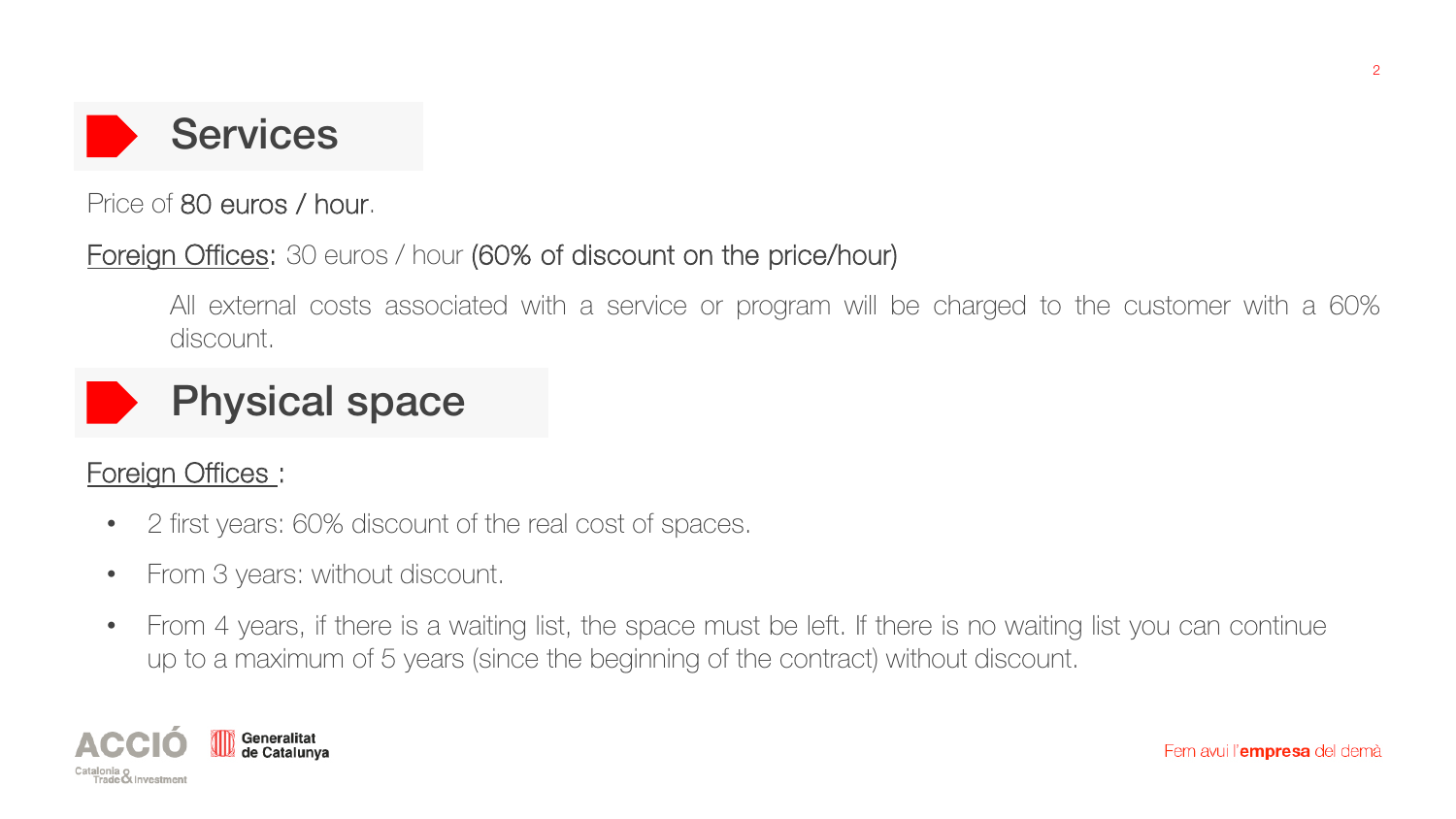

## Collective initiatives

Foreign Offices: 90% of discount on the price/hour.

 $\checkmark$  Institutional and Strategic Led by ACCIÓ

| <b>Type</b>  | <b>Typology</b>                                      | Hours for<br>company | <b>Proposal Price</b><br>90% Subsidy |
|--------------|------------------------------------------------------|----------------------|--------------------------------------|
| Face-to-face | Individual                                           | 60                   | 480€                                 |
| Face-to-face | Collective                                           | 30                   | 240€                                 |
| Face-to-face | Mixed (individual and collective<br>meetings)        | 45                   | 360€                                 |
| Online       | Online individual                                    | 50                   | 400€                                 |
| Online       | Online collective                                    |                      | 160€                                 |
| Online       | Online mixed (individual and<br>collective meetings) | 35                   | 280€                                 |

| Type    | <b>Typology</b>  | <b>Total hours</b>                | Price                           |
|---------|------------------|-----------------------------------|---------------------------------|
| Reverse | Inscription      |                                   | 100€                            |
| Reverse | Importer meeting | 35h per<br>identified<br>importer | 80€ per<br>scheduled<br>meeting |

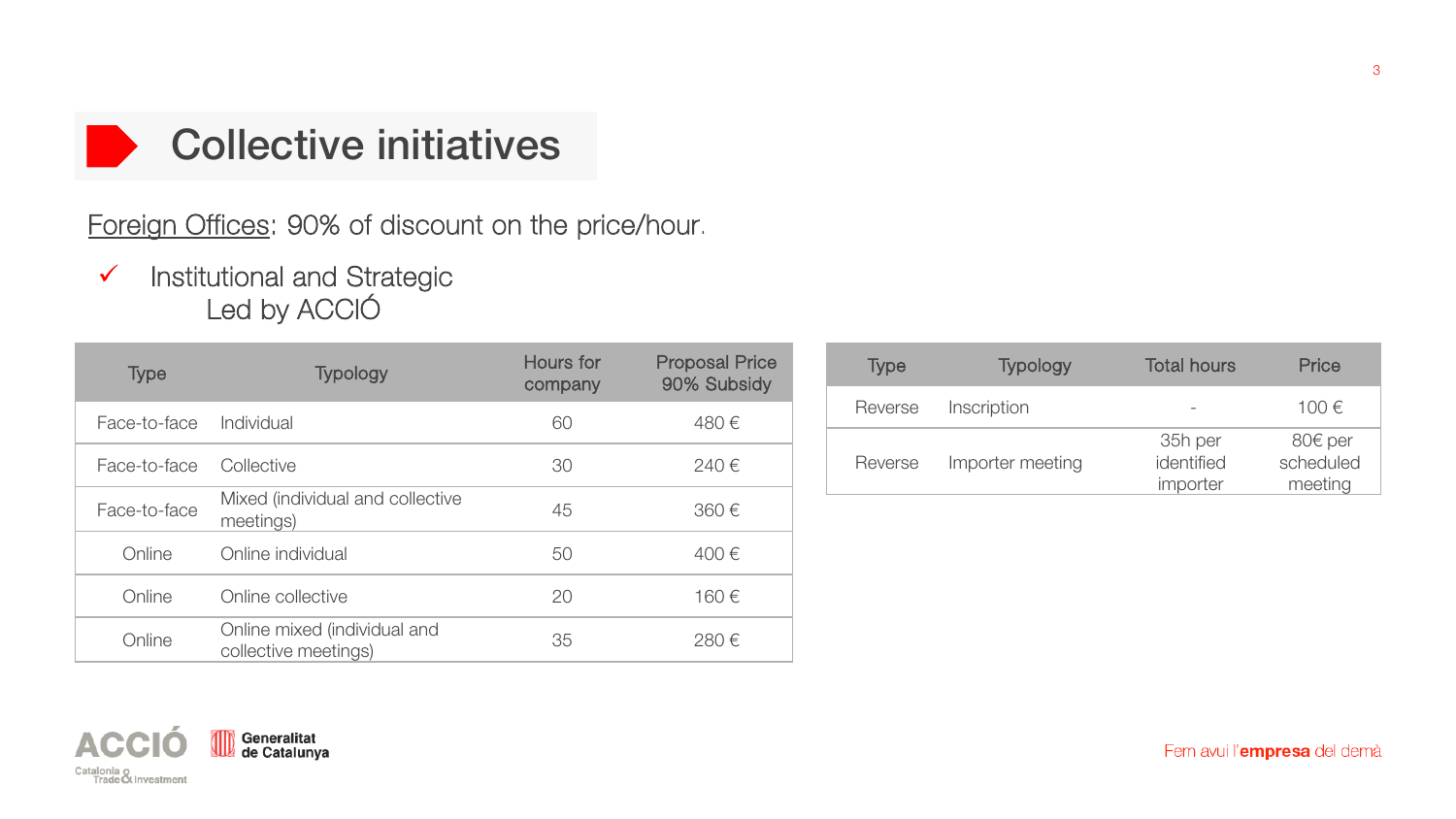

## Collective initiatives

### $\checkmark$  International Led by a third

| <b>Type</b>                 | <b>Typology</b>                                      | Hours per<br>company | Price |
|-----------------------------|------------------------------------------------------|----------------------|-------|
| Face-to-face                | Individual                                           | 60                   | 800€  |
| Face-to-face                | Collective                                           | 30                   | 400€  |
| Face-to-face                | Mixed (individual and collective<br>meetings)        | 45                   | 600€  |
| Online                      | Online individual                                    |                      | 600€  |
| Online<br>Online collective |                                                      | 20                   | 240€  |
| Online                      | Online mixed (individual and<br>collective meetings) | 35                   | 420€  |

| <b>Type</b> | <b>Typology</b>   | <b>Hours</b> | Price       |
|-------------|-------------------|--------------|-------------|
|             | Reverse 1 market  | 100          | 4.000€      |
|             | Reverse 2 markets | 125          | $5,000 \in$ |

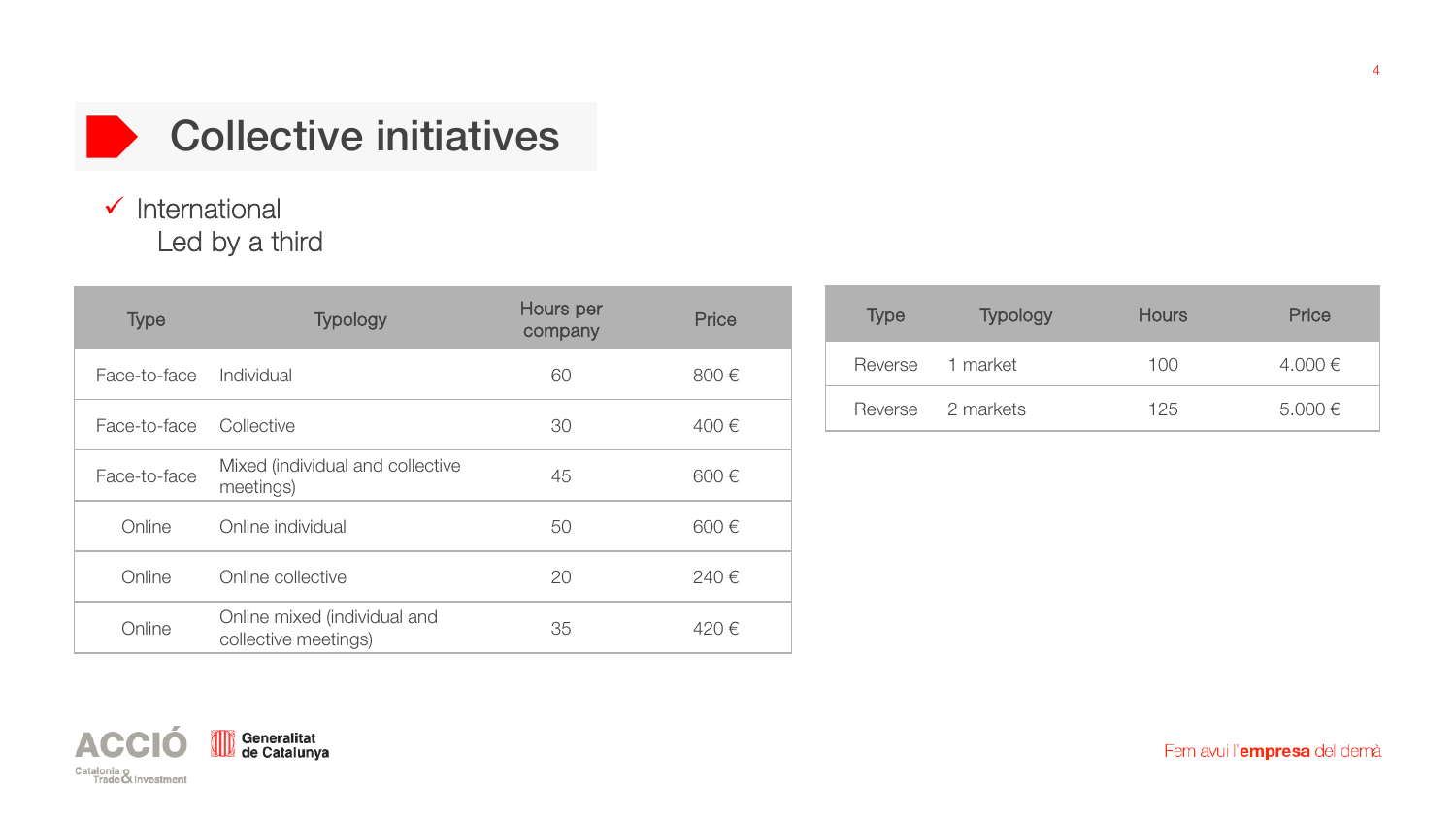

- Gancellation policy:
	- 1 month before the starting of the collective initiative 50% of the cost of the service will be charged.
	- 15 days before the starting of the collective initiative 100% of the cost of the service will be charged.

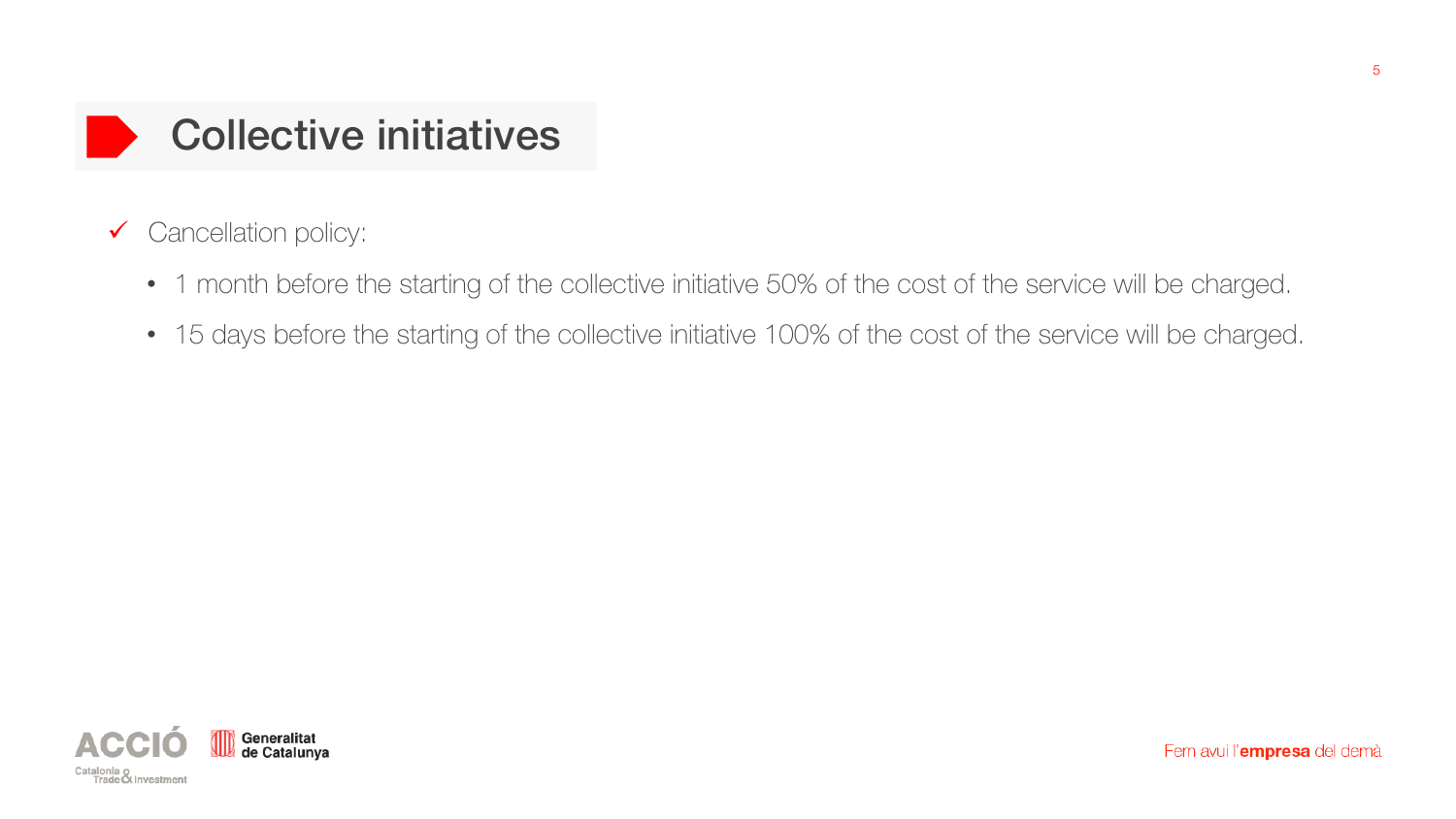## Applicable discounts (individual services)

- Up to 20 hours of free consulting for new clients in contracting services in a **priority country** or **sector or** priority type of business (reviewable annually), identified by the Organization's strategy and reviewable annually.
- 67% discount on the discounted price for **special economic situations** (geopolitical risks, covid-19, Brexit, etc.).
- 50% discount on the discounted price, for the hiring of collective initiatives in additional markets.
- 40% discount on the discounted price in the case of participating in collective initiative framed within a priority program.
- They will not be accumulative and can only be applied to Catalan companies.



6